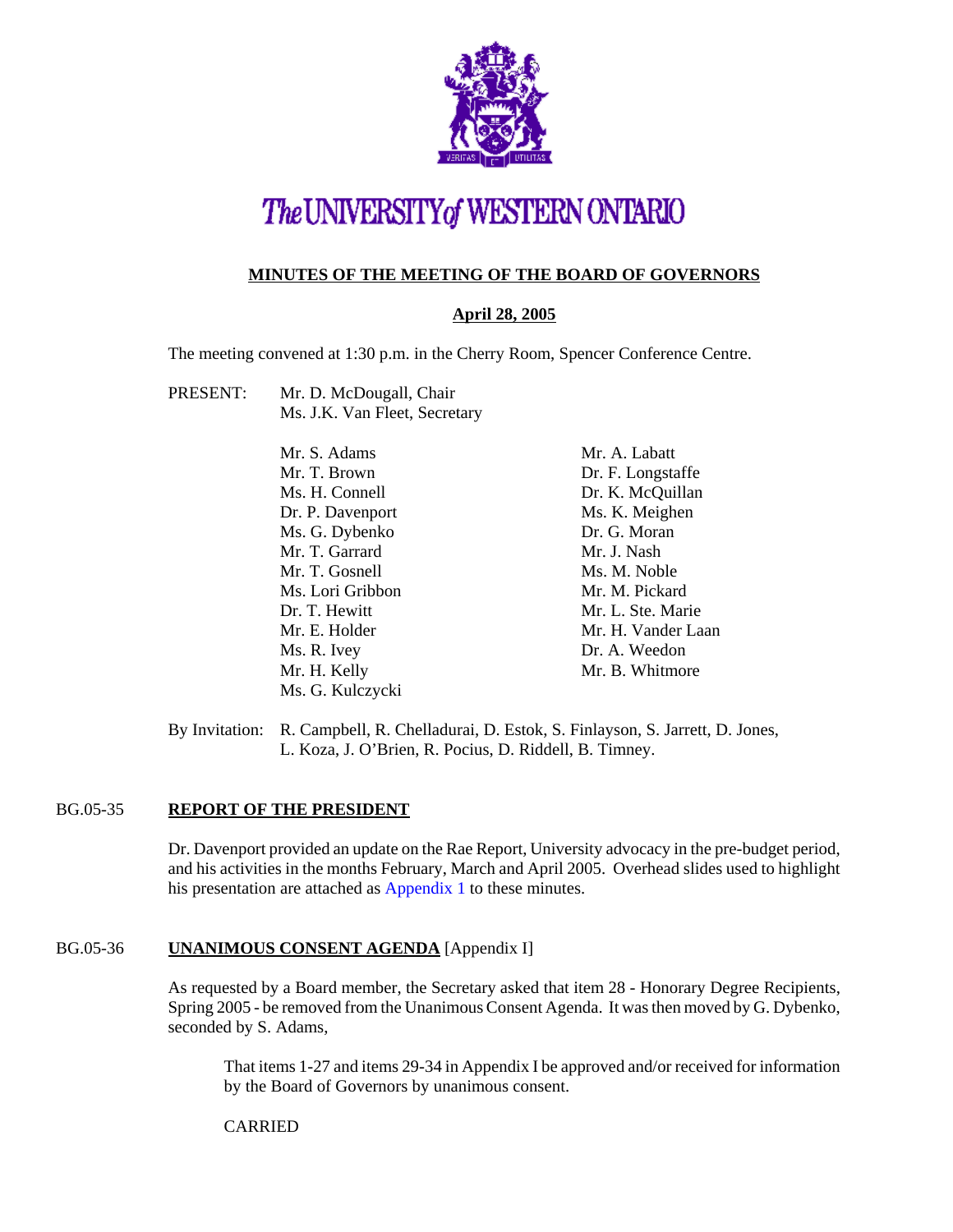#### **REPORT OF THE PROPERTY & FINANCE COMPANY** [Appendix II]

#### BG.05-37 **Operating and Capital Budgets, Tuition and Fees**

It was moved by M. Noble, seconded by J. Nash,

That the Board of Governors approve:

- (1) The 2005-06 University Operating Budget and Capital Budget (turquoise cover)
- (2) Other Fee Schedules and Tuition Deposits (yellow cover)

Ms. Kulczycki provided an overview of the 2005-06 University Operating Budget and Capital Budget detailed in Appendix II (turquoise cover). The presentation included the planning and budgetary context, revenue assumptions, new initiatives in 2005-06, and a summary of the operating budget and capital budget. For 2005-06, the operating budget projects revenues of \$435.9 million and expenditures of \$436.5 million. The Capital Budget shows a planned expenditure level of \$82.8 million which includes \$41.9 million for new construction, \$25.3 million in Maintenance, Modernization, and Infrastructure (MMI) projects, and \$15.6 million in all other capital expenditures. Overhead slides used to highlight her presentation are attached as Appendix 2 to these minutes.

The question was called and CARRIED.

#### BG.05-38 **Student Fee Funded Units, Ancillaries, and Academic Support Units**

It was moved by M. Noble, seconded by H. Connell,

That the Board of Governors approve the 2005-06 budgets for Student Fee Funded Units, Ancillaries, and Academic Support Units summarized in the report entitled "Student Fee Funded Units, Ancillaries, Academic Support Units, and Associated Companies" (green cover).

The question was called and CARRIED.

#### BG.05-39 **Student Organization Fees 2005-06**

It was moved by M. Noble, seconded by T. Brown,

That the organization fees for the **University Students' Council** for 2005-06 shown in Table 2 (full-time undergraduates) and Table 4 (part-time undergraduates) be approved, as requested by the USC.

That the organization fees for the **Society of Graduate Students** be approved shown in Table 3 (full-time graduate students - three terms) and Table 4 (part-time graduate students), as requested by SOGS.

That the organization fees for the **Business PhD Association** for 2005-06 shown in Table 3 be approved, as requested by the Business Ph.D. Association.

#### CARRIED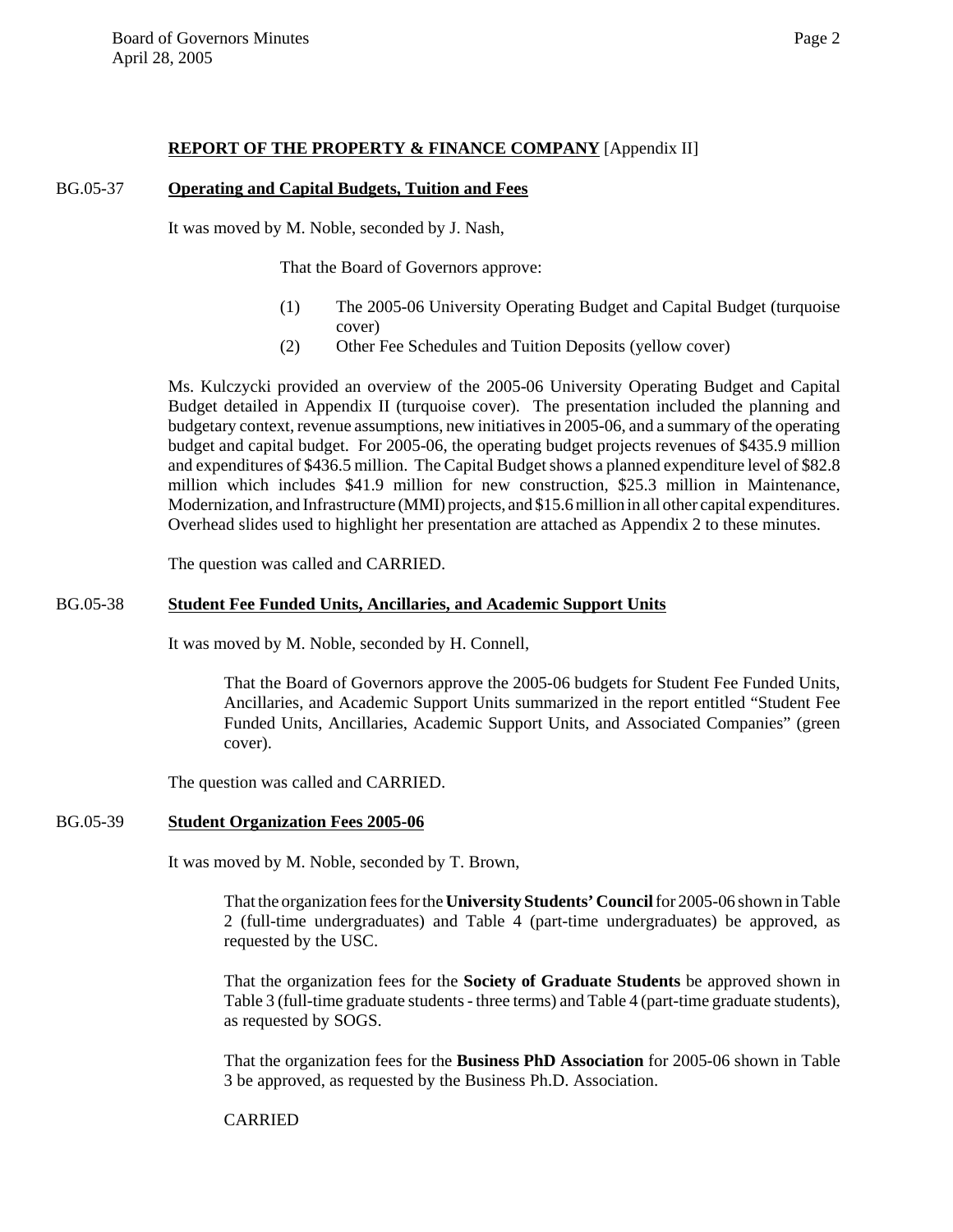#### BG.05-40 **Computing Resources Security Policy and Wireless Networking Policy**

It was moved by M. Noble, seconded by L. Ste. Marie,

That the Board of Governors approve Policy 1.20 - Computing Resources Security (Appendix II, Annex 1-A) and Policy 1.21 -Wireless Networking (Appendix II, Annex 1-B).

CARRIED

#### BG.05-41 **PMA Policies**

It was moved by M. Noble, seconded by H. Kelly,

That the Board of Governors approve amendments to the following polices [contained in Appendix II]:

| Policy 6.16 | Parental Leave (Annex 2-A)                                    |
|-------------|---------------------------------------------------------------|
| Policy 6.17 | Pregnancy Leave (Annex 2-B)                                   |
| Policy 6.18 | University Supplemental Employment Insurance Benefits (S.E.B. |
|             | Plan) (Annex 2-C)                                             |

and

That Policy 6.24 - Temporary Career Placements (Annex 2-D) - be approved.

CARRIED

#### BG.05-42 **Information Items from the Property & Finance Committee**

The Report of the Property & Finance Committee contained the following information items that were received by unanimous consent:

- Quarterly Report on Fundraising
- Investment Committee Membership
- Dr. Sandy Kirkley Chair in Musculoskeletal Research
- Report of the Investment Committee
- Report on Scholarships

#### **REPORT OF THE CAMPUS & COMMUNITY AFFAIRS COMMITTEE** [Appendix III]

#### BG.05-43 **Campus Alcohol Policy (Policy 1.33)**

It was moved by G. Dybenko, seconded by S. Adams,

That Section 4.00 (and subsections) of the Campus Alcohol Policy, be amended as show in Annex 1 to Appendix III.

CARRIED by Unanimous Consent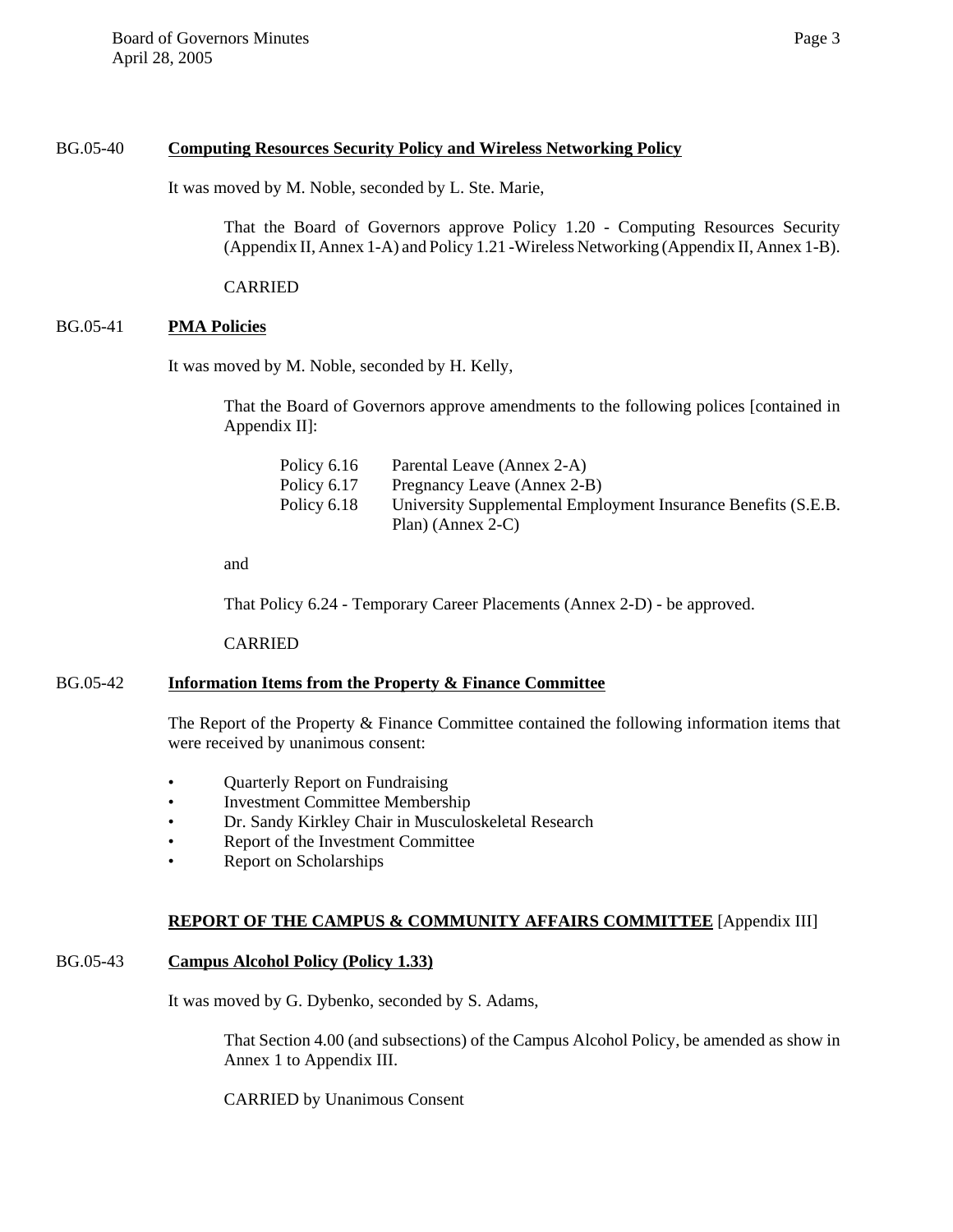## BG.05-44 **Information Items from the Campus & Community Affairs Committee**

The Report of the Campus & Community Affairs Committee contained the following information items that were received by unanimous consent:

- **•** Complimentary Parking on Campus
- Community Activities and Accomplishments
- Non-Tuition-Related Ancillary Fees for 2005-06
- Non-Tuition-Related Ancillary Fees Proposed by Student Organizations
- Annual Report of the University Students' Council on Activity within the University Community Centre
- Congress for the Humanities and Social Sciences

# **BY-LAWS COMMITTEE** [Appendix IV]

## BG.05-45 **Development & Fund Raising Committee**

A revised Annex 1 was distributed at the meeting.

It was moved by G. Dybenko, seconded by S. Adams,

That the terms of reference and composition of the Development & Fund Raising Committee be amended as shown in Appendix IV, Annex 1.

CARRIED by Unanimous Consent

#### BG.05-46 **Solicitation Committee**

It was moved by G. Dybenko, seconded by S. Adams,

That the Solicitation Committee be disbanded.

CARRIED by Unanimous Consent

## **REPORT OF THE SENIOR OPERATIONS COMMITTEE**

#### BG.05-47 **Core Performance and Activity Indicators**

It was moved by H. Connell, seconded by S. Adams,

That the Board of Governors approve the core indicators contained in the Performance and Activity Indicators Annual Report to the Board of Governors (April 2005).

Dr. Davenport provided a brief overview of the performance and activity indicators. Overhead slides used to highlight his presentation are attached as Appendix 3. The development of the Performance and Activity Indicators report is intended to give the annual presentation a more formal structure. Future annual reports will reproduce the same set of core performance and activity indicators on a consistent basis.

The question was called and CARRIED.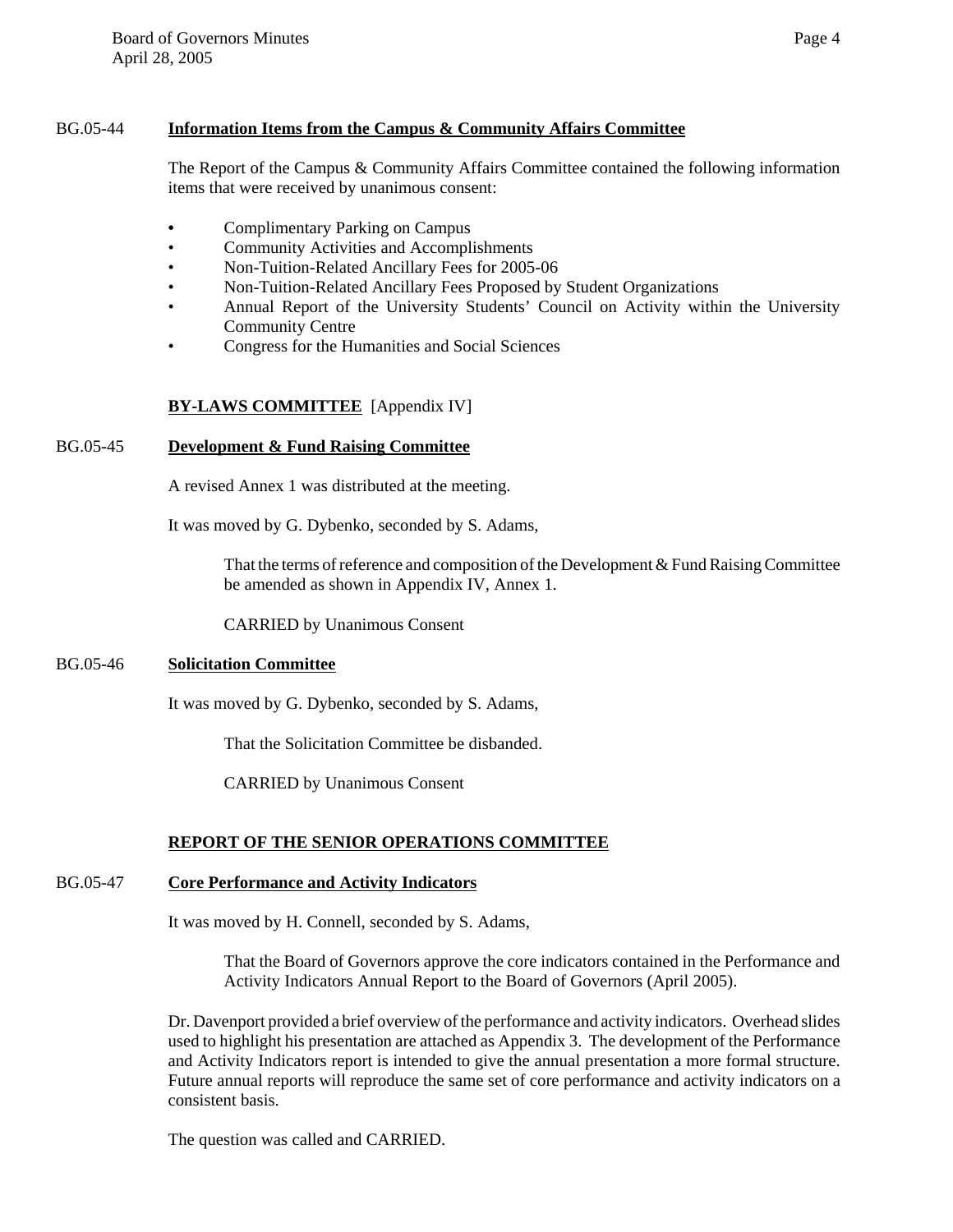#### BG.05-48 **Board Membership**

The Senior Operations Committee reported the following forthcoming changes in Board membership:

- Dr. Fred Longstaffe has resigned from the Board effective July 1, 2005, at which time he will take up the position of Provost & Vice-President (Academic). He will participate on the Board as a resource person.
- Dr. Longstaffe's seat on the Board will be filled in the Fall 2005 faculty-at-large Board elections.
- Mr. Les Ste. Marie will retire from Western at the end of August, at which time his seat on the Board will become vacant.
- Ms. Susan Grindrod, first runner-up in the administrative staff constituency elections in the Fall of 2004, will complete Mr. Ste. Marie's term which ends on November 14, 2006.

### BG.05-49 **University Librarian**

In February, on behalf of the Board of Governors, the Senior Operations Committee approved the reappointment of Joyce C. Garnett as the University Librarian for an indefinite period of time, the termination of which shall be at the discretion of the Board. The new term of appointment commences July 1, 2005. Although the performance of the incumbent will not be subject to review by a Selection Committee (as is the case for appointments held by faculty members), a review of Western's Libraries will be conducted every five years from July 1, 2005.

#### BG.05-50 **Appointments to Committees and Boards**

The Senior Operations Committee announced the following appointments to committees and boards made by the Senior Operations Committee on behalf of the Board:

| <b>Audit Committee</b>                                        | Doug Alexander and Richard Grogan |
|---------------------------------------------------------------|-----------------------------------|
| Board of Directors, Canadian Centre for<br>Activity and Aging | Ted Hewitt and Bill Peel          |
| Selection Committee for AVP (Research)                        | Mark Pickard and John Nash        |
| <b>Foundation Western Board of Directors</b>                  | John Nash                         |
| London Museum of Archaeology                                  | Alan Weedon                       |

#### BG.05-51 **Election Schedule - Board of Governors - Fall 2005**

The Fall 2005 Board Election Schedule, shown in Annex 1 to Appendix IV, was received by unanimous consent.

## **REPORT OF THE DEVELOPMENT & FUND RAISING COMMITTEE** [Appendix VIII]

#### BG.05-52 **Fund Raising Objectives for 2005-06**

It was moved by G. Dybenko, seconded by K. Meighen,

That the Board of Governors approve that the fund raising goal for 2005-06 be established at \$46,500,000.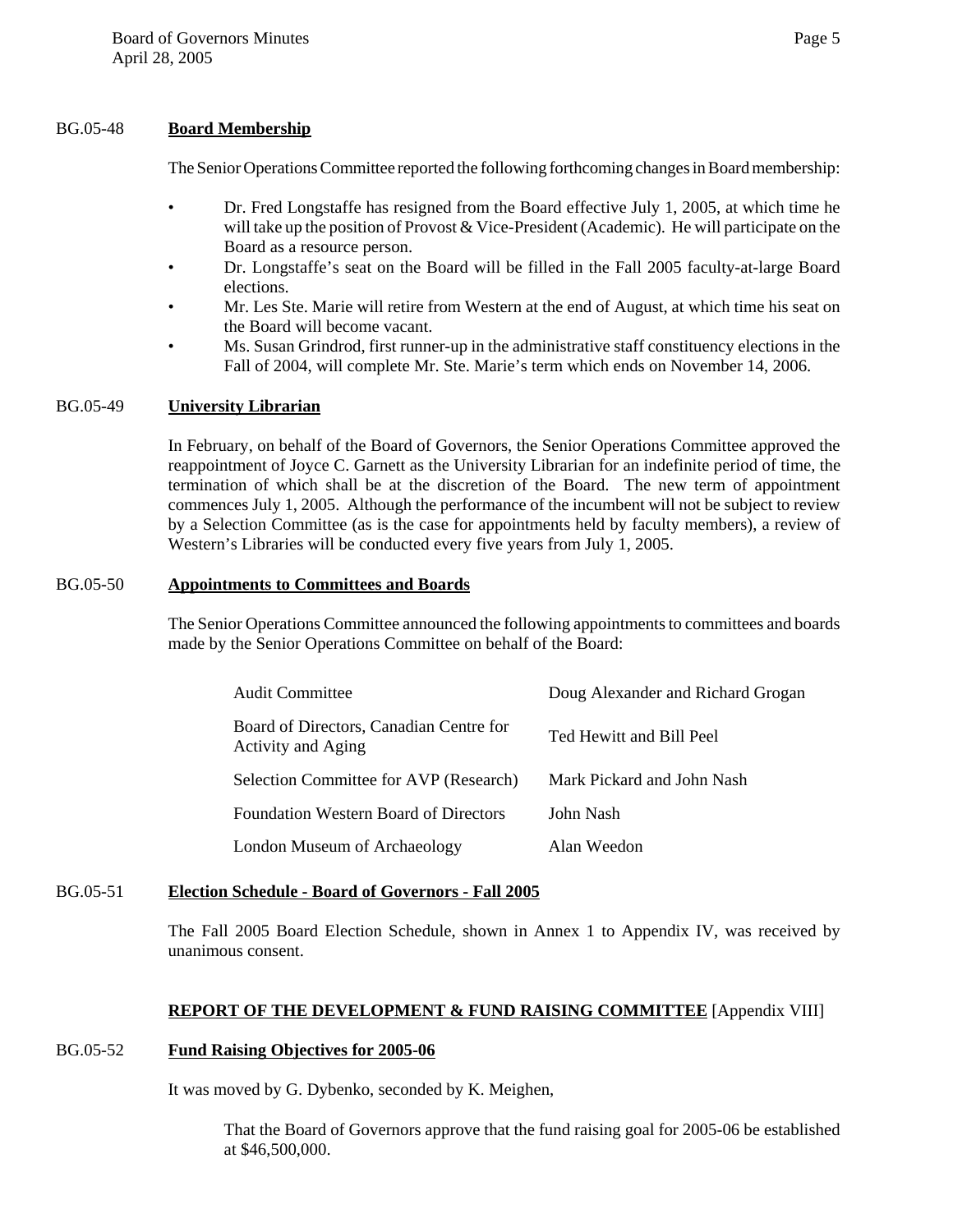Ms. Dybenko stated that the fund raising goal is based on Western's current track record, discussions in progress, and up-coming projects that draw donations. Mr. Garrard stated that a goal of \$46.5 million is consistent with Western's Strategic Plan.

In response to a question about Board members' involvement in Western's fund raising, Mr. Garrard stated that the revised composition of the Development and Fund Raising Committee includes an increase in Board representation from 3 to 5 members. A number of Board members are volunteers on a various fund raising activities such as the President's Council, Foundation Western Board of Directors and the Athletics Fund Raising Campaign.

The question was called and CARRIED.

#### BG.05-53 **Major Gift Level at Western**

BG.05-53-a Change in Minimum Contribution from \$10,000 to \$25,000

It was moved by G. Dybenko, seconded by R. Ivey,

That the Board of Governors approve that the definition of what constitutes a major gift at Western be raised to a minimum contribution of \$25,000 from its current level of \$10,000.

#### CARRIED

BG.05-53-b 1878 Societies: Retire the D.C. Williams Society

It was moved by G. Dybenko, seconded by M. Noble,

That the Board of Governors approve that the D.C. Williams Society, which recognizes donors of \$10,000-\$24,999 in the 1878 Societies, be retired, effective May 1, 2007.

#### CARRIED

BG.05-53-c Naming of Endowed Funds at Western: Funding Required

It was moved by G. Dybenko, seconded by R. Ivey,

That the Board of Governors approve that a minimum contribution of \$25,000 be required to name an endowed fund at the University.

In response to a question about retroactivity, Ms. Dybenko clarified that endowments that have already been named based on contributions of less than \$25,000 shall not be affected. New endowments from now on must total at least \$25,000 in order to be named.

The question was called and CARRIED.

## **ITEMS REFERRED BY SENATE** [Appendix VI]

BG.05-54 *Appointment Procedures for Senior Academic Administrative Officers of the University*

It was moved by G. Dybenko, seconded by S. Adams,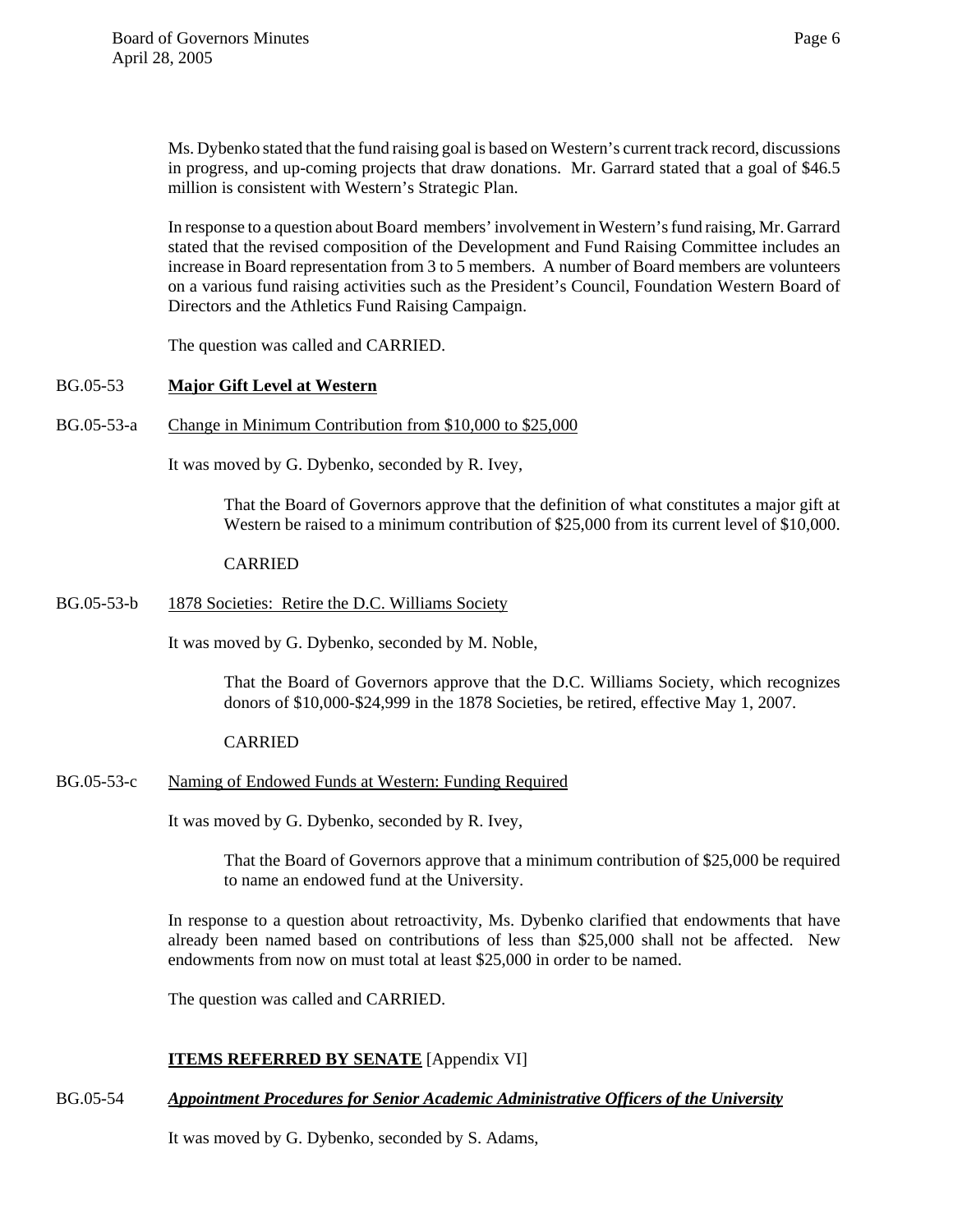That Sections H - Vice-President (Research and International Relations) and P - Associate Vice-President (Research) of the *Appointment Procedures for Senior Academic and Administrative Officers of the University* document be amended as detailed in Appendix VI.

CARRIED by Unanimous Consent

#### BG.05-55 **National Survey on Student Engagement**

Dr. Davenport referred Board members to Annex 1 to Appendix VI which shows the sort of information obtained through the National Survey on Student Engagement (NSSE). He referred in particular to the graph shown at the bottom of page 2: Student-Faculty Interaction. He noted that the "US National" category includes all the large and small doctoral universities in the United States. The smaller doctoral universities tend to have better student engagement, thus raising the performance level of the "US National" above that of the US Doctoral-Extensive group.

He reviewed all of the graphs in the NSSE report:

- **Level of Academic Challenge**: Western lags a bit behind the G10 in this category. It raises the question as to whether Western is pushing its students as hard as it should.
- **Active and Collaborative Learning**: For first-year students, Western is lagging a bit behind the G10.
- **Student-Faculty Interaction**: (See Dr. Davenport's comments above.)
- **Enriching Educational Experiences**: Western lags behind in the senior year.
- **Supportive Campus Environment**: Western is a bit ahead of the G10.

The Administration thinks that by using the NSSE and comparing Western to benchmarks in the G10 and US schools, we can find ways to give Western students a better experience, especially as Western's budgetary situation improves. The NSSE appears to be fairly central just now to the Province's notion of accountability.

#### BG.05-56 **2004-2005 Excellence in Teaching Award Winners**

Dr. Davenport announced the winners of the 2004-05 Excellence in Teaching Awards:

The Edward G. Pleva Award for Excellence in Teaching Fred J. Longstaffe, Department of Earth Sciences, Faculty of Science Patrick W. Whippey, Department of Physics and Astronomy, Faculty of Science

The Angela Armitt Award for Excellence in Teaching by Part-Time Faculty Kay Calvin, Department of Chemistry, Faculty of Science

The Marilyn Robinson Award for Excellence in Teaching Cameron J. Tsujita, Department of Earth Sciences, Faculty of Science

The Board congratulated Dr. Longstaffe, the recent Dean of Science, for his personal achievement and those of the other three winners, all from the Faculty of Science.

#### BG.05-57 **Honorary Degree Recipients - Spring 2005**

Dr. Davenport reviewed the list of candidates for honorary degrees to be awarded at the Spring Convocation, describing each one briefly.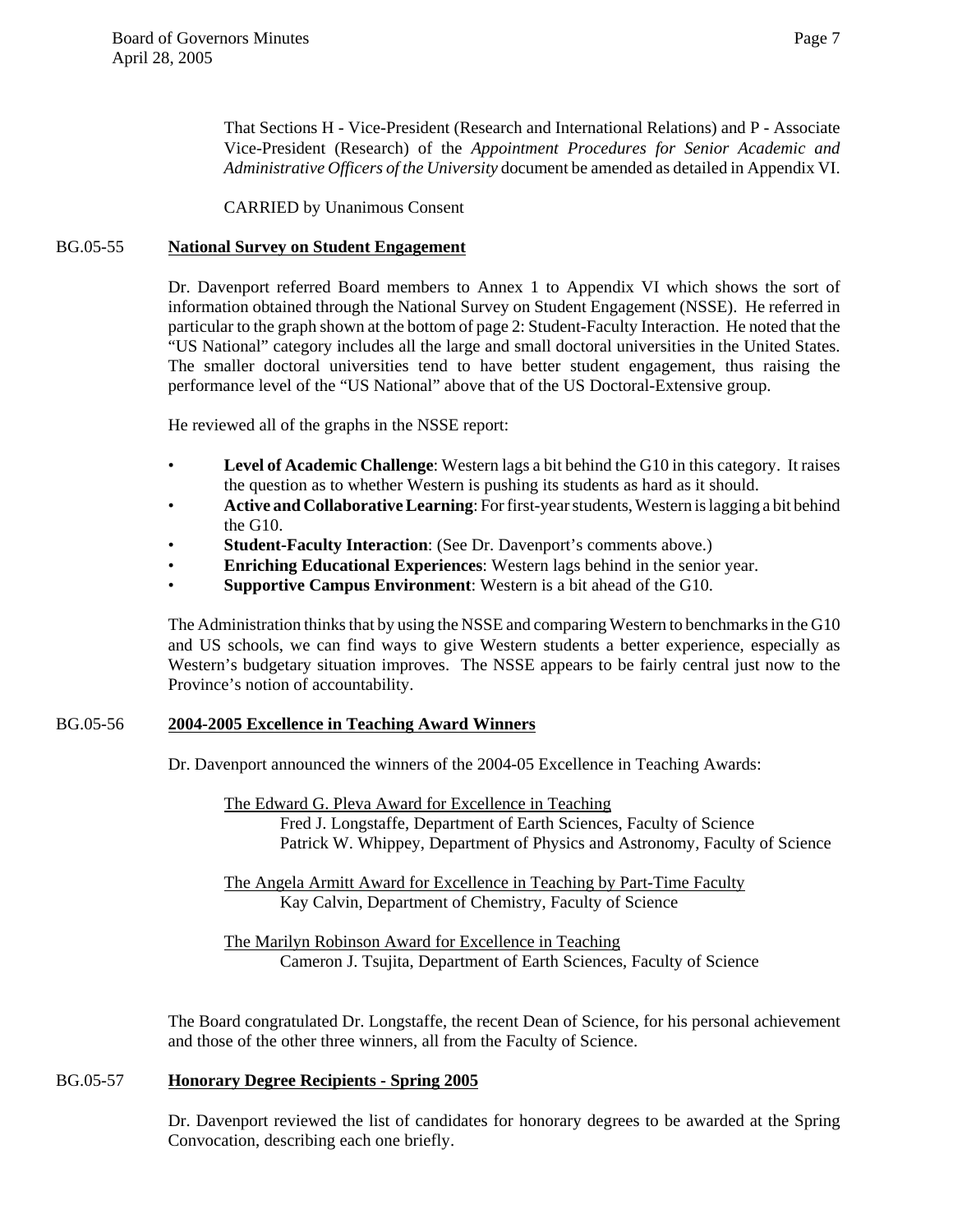| Monday, June 13, 10:00 a.m.    | Doris Anderson - LL.D.      |
|--------------------------------|-----------------------------|
| Monday, June 13, 3:30 p.m.     | Bill Brock - LL.D.          |
| Tuesday, June 14,10:00 a.m.    | Maude Barlow - LL.D.        |
| Tuesday, June 14, 3:30 p.m.    | Father Edward Malloy - LL.D |
| Wednesday, June 15, 10:00 a.m. | B.B. "Kym" Kymlicka - LL.D. |
| Wednesday, June 15, 3:30 p.m.  | Robert G. Colcleugh - LL.D. |
| Thursday, June 16, 10:00 a.m.  | Henry Morgentaler - LL.D.   |
| Thursday, June 16, 3:30 p.m.   | Bessie Borwein - D. Sc.     |
|                                |                             |

Mr. Vander Laan voiced his objection to the selection of one of the individuals for an honorary degree. The Board Chair stated that discussion in confidential session has been scheduled around both the Board's position with regard to that appointment and the security issues associated with it. He suggested that any further discussion take place in closed session.

#### BG.05-58 **Information Items Reported by the Senate**

Appendix VI - Items Referred by the Senate - contains the following information items received by the Senate by unanimous consent:

- 2005-06 University Operating and Capital Budgets
- Academic Development Fund New Research and Scholarly Initiative Award Major Grant and Small Grant Competitions
- Chancellor Emerita Spring 2005
- Huron University College Theology Convocation Spring 2005
- University Convocation in Hong Kong Autumn 2005
- Special Convocation 7th Anniversary of the Trois-Pistoles French Immersion School

\_\_\_\_\_\_\_\_\_\_\_\_\_\_\_\_\_\_\_\_\_\_\_\_\_\_\_\_\_\_ \_\_\_\_\_\_\_\_\_\_\_\_\_\_\_\_\_\_\_\_\_\_\_\_\_

- Report of the Academic Colleague
- Appointments

#### BG.05-59 **SELECTED CLIPPINGS** [Appendix VII]

The Board received for information selected media clippings about the University.

#### **ADJOURNMENT**

The meeting adjourned to confidential session.

Chair Secretary Secretary

D. McDougall J.K. Van Fleet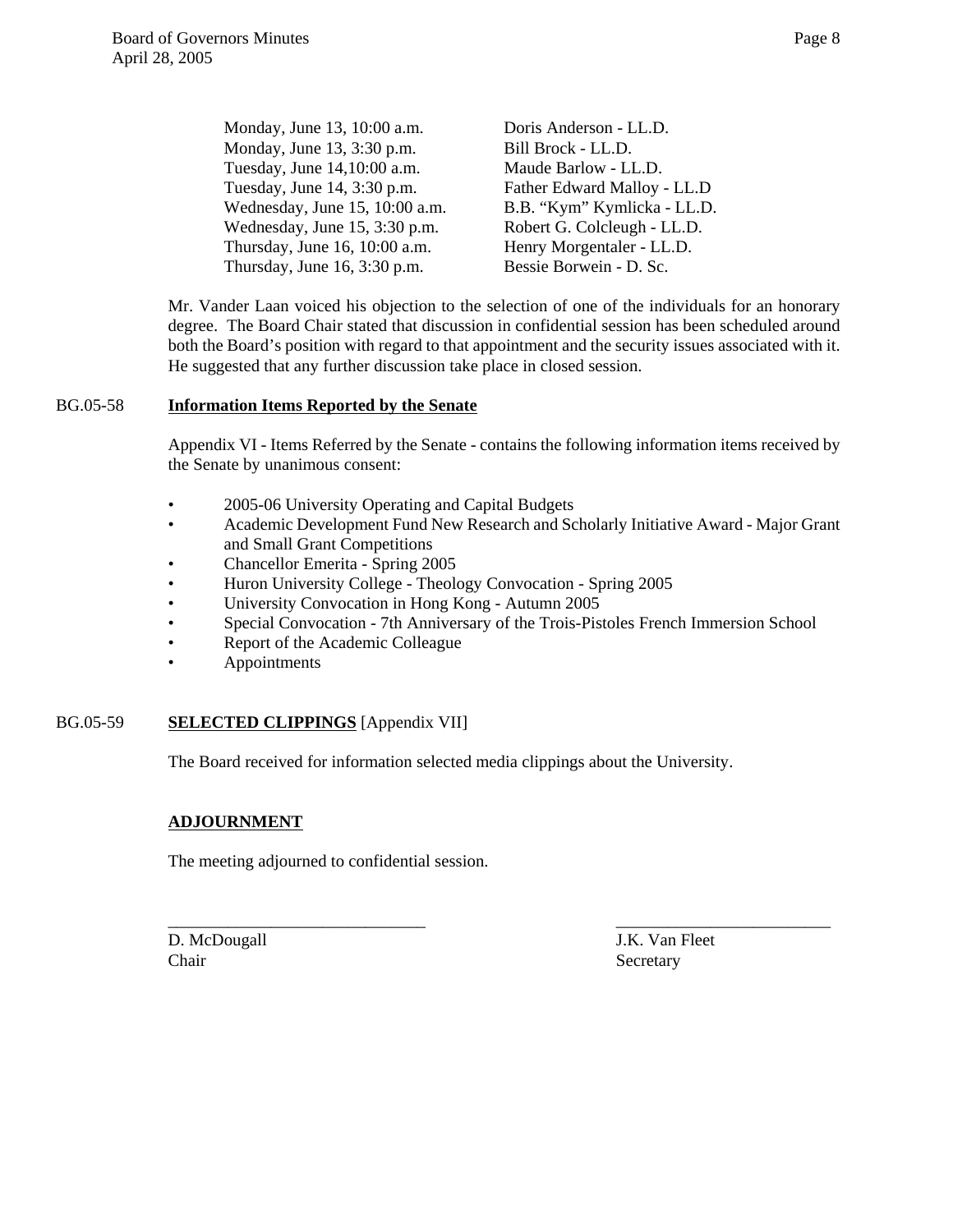# <span id="page-8-0"></span>President's Report to the Board of Governors

• Update on Rae Report

• University Advocacy in pre-Budget Period

1

3

5

#### Dr. Paul Davenport April 28, 2005

# Rae Review of Postsecondary **Education**

- Panel Chaired by former Premier Bob Rae
- Western had the only joint submission: signed by leaders of student, staff, faculty and administration
- z The report, *Ontario, A Leader in Learning*, was released in February, 2005.

# Key Recommendations of Rae Report

- Operating funding: invest at least \$1.3 billion in new base funding by 2007-08
- Full funding of all students
- \$180 million to expand Graduate Education
- Capital and Infrastructure; \$300 million for new facilities, \$200 million for renewal over 10 years
- Reform of Student Assistance Programs
- Framework for Accountability

# Western's Response

- We expect to see Rae Report reflected in Ontario budget (likely by mid-May)
- Campus Council, which now includes the Alumni Association, has endorsed Rae recommendations

4

• University Budget assumes positive Government response to Rae

Rae Report Advocacy Campaign Visits to MPP's by All University Presidents

Paul Davenport and Marty England

- Hon. Chris Bentley February 18
- Khalil Ramal, MPP March 11
- John Wilkinson, MPP March 11
- Hon. Steve Peters March 16
- Deb Matthews, MPP March 22

# Other Advocacy Meetings

- $\bullet$  Deputy Ministers Tony Dean (Cabinet Secretary). Colin Anderson (Finance), and Bob Christie (MTCU) with Ian Clark  $(COU)$  – February 25
- Minister Mary Anne Chambers (with Ian Clark, COU) – March 21
- MPP's Breakfast on Campus– April 1
	- $\rightarrow$  We will know the Ontario Government's reaction to the Rae Report in the Provincial Budget, expected in mid-May.

1